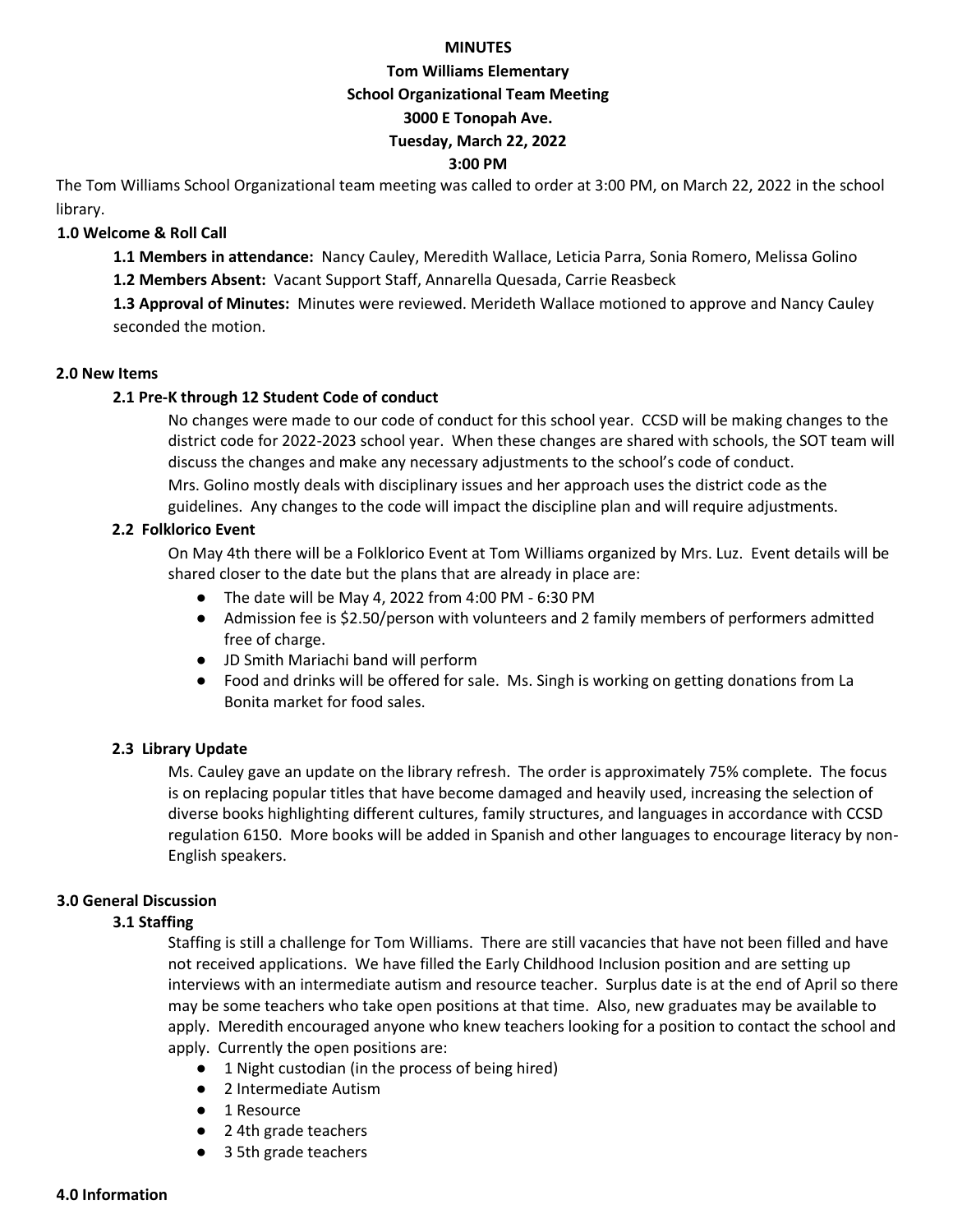### **4.1 Next Meeting:** Tuesday, April 19

# **5.0 Public Comment Period (2 mins. per speaker maximum allotted)**

Sonia requested an update next meeting on staffing. Nancy Cauley agreed and asked what the plan will be if the open positions are not filled.

Nancy Cauley asked for discussion next meeting regarding specialist schedule. As it is currently, the Monday classes are missing out on 11 sessions of special classes which puts them at a disadvantage when it comes to their peers who have a more consistent schedule.

Merideth Wallace motioned to adjourn the meeting and Nancy Cauley seconded. The meeting was adjourned at 3:31 PM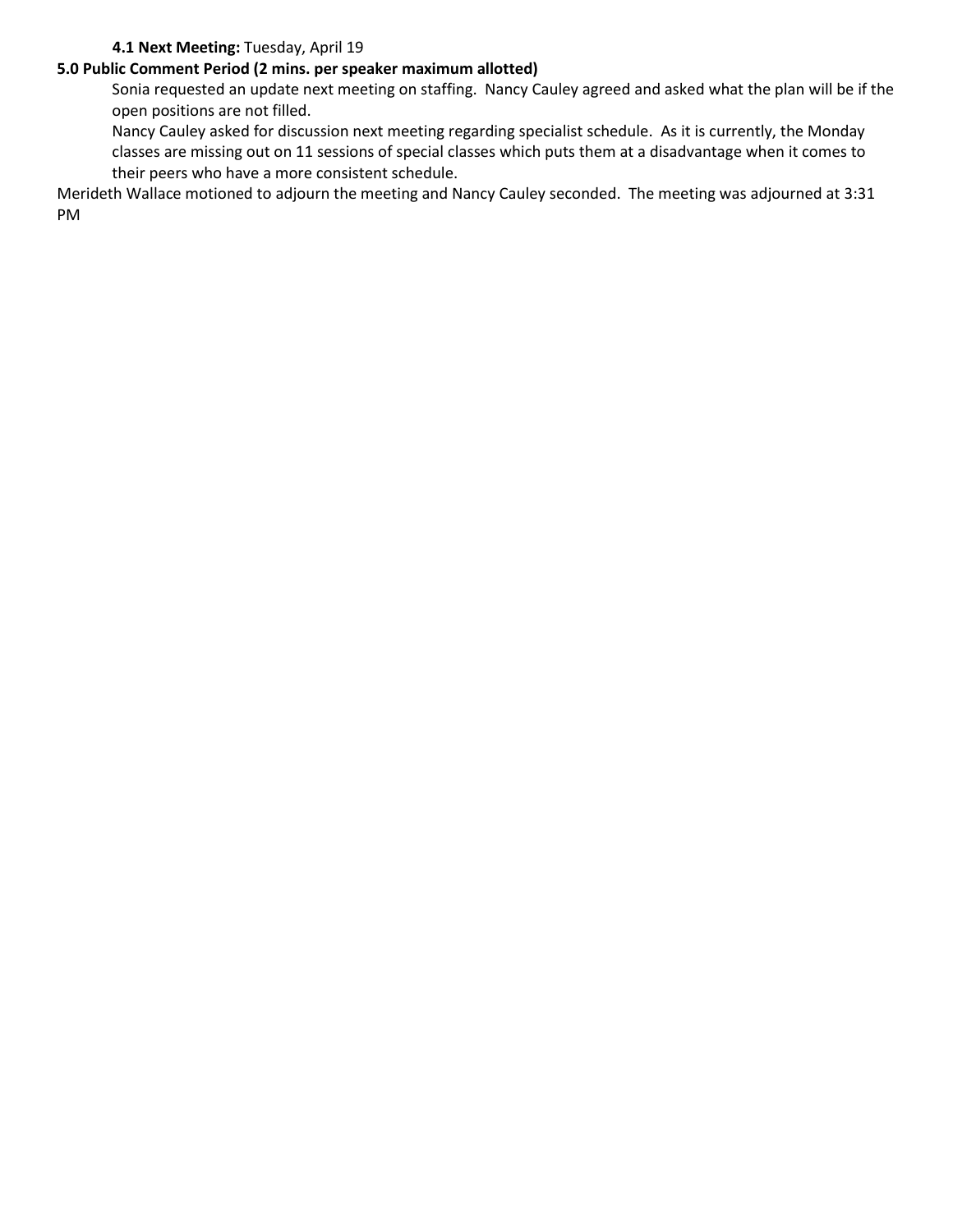#### **MINUTOS**

#### **Primaria Tom Williams**

#### **Reunión del Equipo Organizativo Escolar**

### **3000 E Tonopah Ave.**

### **martes, 22 de marzo de 2022**

### **3:00 PM**

La reunión del equipo de organización de la escuela Tom Williams comenzó a las 3:00 p. m., el 22 de marzo de 2022 en la biblioteca de la escuela.

### **1.0 Bienvenida y pase de lista**

**1.1Miembros presentes:**Nancy Cauley, Meredith Wallace, Leticia Parra, Sonia Romero, Melissa Golino

**1.2 Miembros Ausentes:**Personal de apoyo vacante, Annarella Quesada, Carrie Reasbeck

**1.3 Aprobación de Actas:**Se revisaron las actas. Merideth Wallace hizo la moción de aprobar y Nancy Cauley secundó la moción.

### **2.0 Nuevos artículos**

### **2.1Pre-K hasta 12 Código de conducta para estudiantes**

No se hicieron cambios a nuestro código de conducta para este año escolar. CCSD realizará cambios en el código del distrito para el año escolar 2022-2023. Cuando estos cambios se compartan con las escuelas, el equipo SOT discutirá los cambios y hará los ajustes necesarios al código de conducta de la escuela. La Sra. Golino se ocupa principalmente de problemas disciplinarios y su enfoque utiliza el código del distrito como guía. Cualquier cambio al código afectará el plan de disciplina y requerirá ajustes.

### **2.2 Evento Folclórico**

El 4 de mayo habrá un Evento Folklórico en Tom Williams organizado por la Sra. Luz. Los detalles del evento se compartirán más cerca de la fecha, pero los planes que ya están en marcha son:

- La fecha será el 4 de mayo de 2022 de 16:00 a 18:30
- El costo de la entrada es de \$2.50 por persona con voluntarios y 2 miembros de la familia de los artistas admitidos sin cargo.
- Actuará la banda de mariachis JD Smith
- Se ofrecerán alimentos y bebidas a la venta. La Sra. Singh está trabajando para obtener donaciones del mercado La Bonita para la venta de alimentos.

### **2.3 Actualización de la biblioteca**

La Sra. Cauley dio una actualización sobre la actualización de la biblioteca. El pedido está completo en aproximadamente un 75 %. El enfoque es reemplazar los títulos populares que se dañaron y se usaron mucho, aumentando la selección de libros diversos que destacan diferentes culturas, estructuras familiares e idiomas de acuerdo con la regulación 6150 de CCSD. Se agregarán más libros en español y otros idiomas para fomentar la alfabetización. por personas que no hablan inglés.

### **3.0 Discusión general**

#### **3.1 PersonalEn g**

La dotación de personal sigue siendo un desafío para Tom Williams. Todavía hay vacantes que no han sido cubiertas y no han recibido solicitudes. Hemos ocupado el puesto de Inclusión en la Primera Infancia y estamos programando entrevistas con un maestro intermedio de autismo y recursos. La fecha excedente es a fines de abril, por lo que puede haber algunos maestros que tomen posiciones abiertas en ese momento. Además, los nuevos graduados pueden estar disponibles para aplicar. Meredith animó a cualquiera que conociera a maestros que buscaban un puesto a contactar a la escuela y postularse. Actualmente las posiciones abiertas son:

- 1 Custodio nocturno (en proceso de contratación)
- 2 Autismo Intermedio
- 1 recurso
- 2 maestros de 4to grado
- 3 maestros de 5to grado